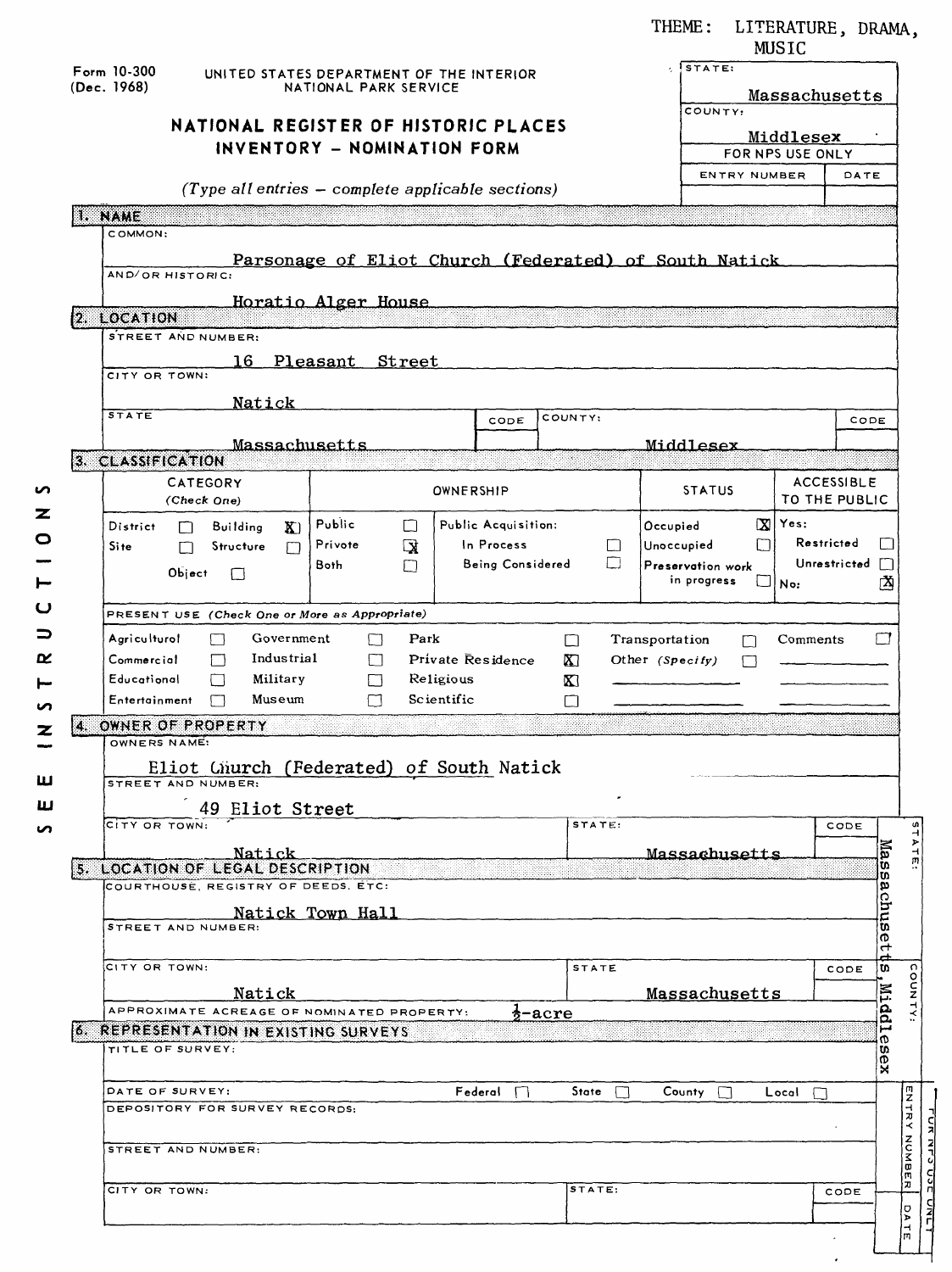| 7. DESCRIPTION                                                                                                 |                                                                                                    |  |  |  |  |  |  |
|----------------------------------------------------------------------------------------------------------------|----------------------------------------------------------------------------------------------------|--|--|--|--|--|--|
| <b>CONDITION</b>                                                                                               | (Check One)                                                                                        |  |  |  |  |  |  |
|                                                                                                                | $Excellent$ $\Box$<br>Good $XX$<br>Foir $\Box$<br>Deteriorated $\Box$<br>Ruins<br>Unexposed $\Box$ |  |  |  |  |  |  |
| INTEGRITY                                                                                                      | (Check One)<br>(Check One)                                                                         |  |  |  |  |  |  |
|                                                                                                                | Altered XX<br>Moved $\Box$<br>Unaltered $\Box$<br>Original Site XX                                 |  |  |  |  |  |  |
|                                                                                                                | DESCRIBE THE PRESENT AND ORIGINAL <i>(if known)</i> PHYSICAL APPEARANCE                            |  |  |  |  |  |  |
|                                                                                                                |                                                                                                    |  |  |  |  |  |  |
|                                                                                                                |                                                                                                    |  |  |  |  |  |  |
|                                                                                                                | Parsonage of Eliot Church is a two-story, white clapboard                                          |  |  |  |  |  |  |
|                                                                                                                | structure with a gable roof and two interior chimmies.<br>It has five                              |  |  |  |  |  |  |
|                                                                                                                | bays on its southwest, or front, elevation. A wooden single-story                                  |  |  |  |  |  |  |
|                                                                                                                | porch with a hipped roof and four square columns extends across                                    |  |  |  |  |  |  |
|                                                                                                                | almost the whole length of this elevation. The doorway, which has                                  |  |  |  |  |  |  |
|                                                                                                                | sidelights but no transom, is at the center of the porch.<br>The                                   |  |  |  |  |  |  |
|                                                                                                                | southeast elevation of the main section has a bay window on the first                              |  |  |  |  |  |  |
|                                                                                                                | floor, two windows on the second floor, and a single window in the                                 |  |  |  |  |  |  |
|                                                                                                                | gable end. A two-story ell projects from the northern portion of                                   |  |  |  |  |  |  |
|                                                                                                                | the rear of the house. A small single-story section with a shed                                    |  |  |  |  |  |  |
|                                                                                                                | roof stands in the corner formed by this ell. At the end of the ell                                |  |  |  |  |  |  |
|                                                                                                                | is a garage, which opens toward the southeast. The northwest eleva-                                |  |  |  |  |  |  |
|                                                                                                                | tion has five bays. The second story of the ell is lower than that                                 |  |  |  |  |  |  |
|                                                                                                                | of the main section.                                                                               |  |  |  |  |  |  |
|                                                                                                                |                                                                                                    |  |  |  |  |  |  |
|                                                                                                                | The front doorway opens into a stair hall. To the southeast is                                     |  |  |  |  |  |  |
|                                                                                                                | the parlor which has a bay window and a wood mantle with a brick                                   |  |  |  |  |  |  |
|                                                                                                                | hearth. Northeast of (or behind) the hall is a room which may have                                 |  |  |  |  |  |  |
| served as a bedroom. Northwest of the hall is the dining room, behind                                          |                                                                                                    |  |  |  |  |  |  |
| which is a large kitchen which extends into the ell. All of the<br>formal rooms of the house have chair rails. |                                                                                                    |  |  |  |  |  |  |
|                                                                                                                |                                                                                                    |  |  |  |  |  |  |
|                                                                                                                | Upstairs, the main section contains two large bedrooms at the                                      |  |  |  |  |  |  |
|                                                                                                                | northwest and southeast ends of the house. The ell contains two                                    |  |  |  |  |  |  |
|                                                                                                                | smaller rooms, a bath, and a flight of backstairs. The attic is a                                  |  |  |  |  |  |  |
|                                                                                                                | single large room with two windows, one of which is boarded up.                                    |  |  |  |  |  |  |
|                                                                                                                |                                                                                                    |  |  |  |  |  |  |
|                                                                                                                | The house is said to have been built around 1820.<br>During the                                    |  |  |  |  |  |  |

mid-nineteenth century the window sashes were probably replaced and the porch and bay window added. Changes believed to have occured since the time of Alger's association with the house include: the closing off of a fireplace and door in the kitchen, which has probably been enlarged as well as modernized; the installation of narrow board flooring over the original floors in all rooms except the smaller of the two chambers in the second story of the ell; the installation of a new closet in the northwestern bedroom; and the addition of the garage.

The house is used as the parsonage of Eliot Church, as it was in Alger's time. At present, however, the church is without a pastor, and a temporary resident uses some of the rooms of the Parsonage.

**i**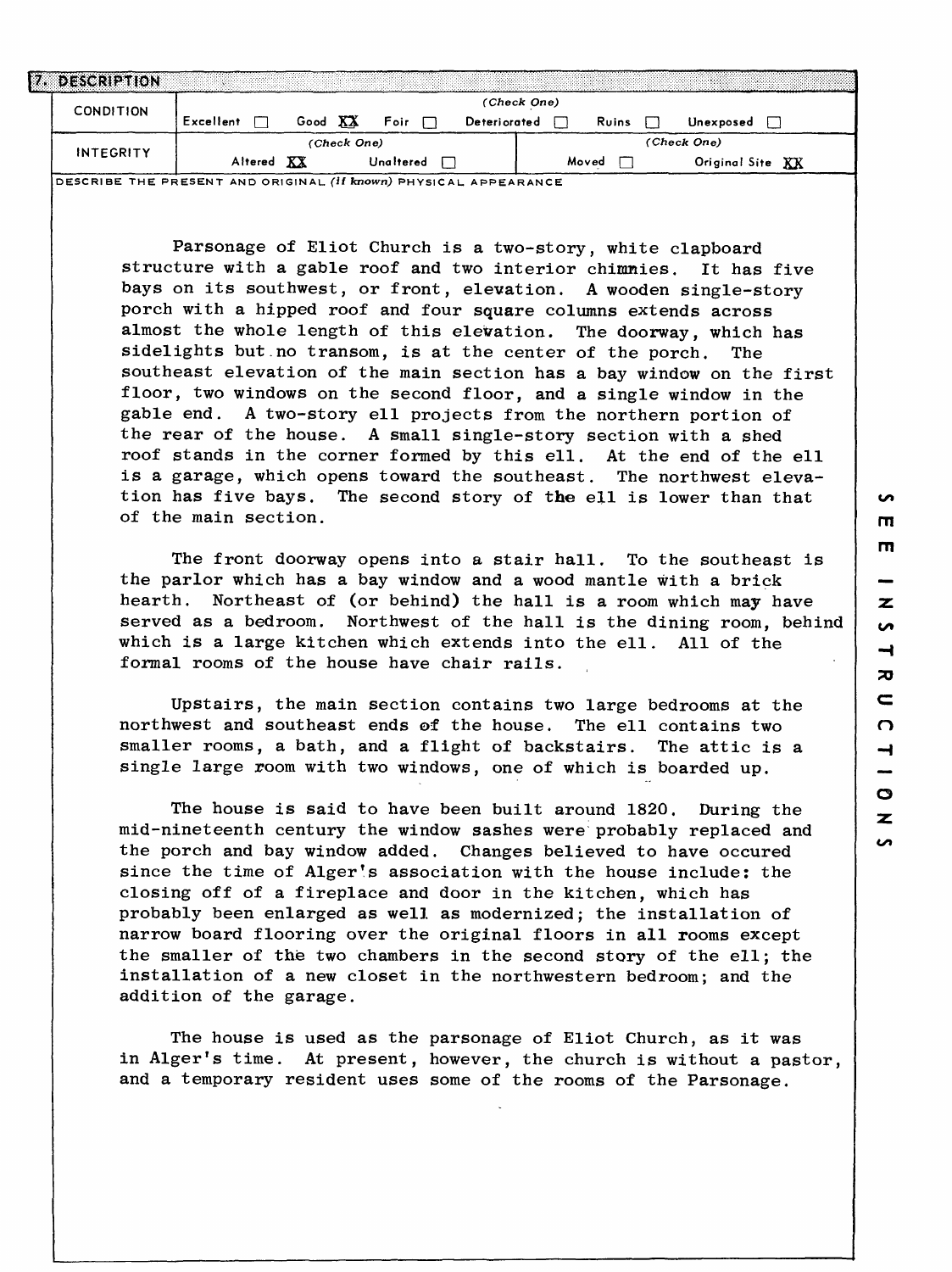| PERIOD (Check One or More as Appropriate)                |                   |                  |                        |                 |                     |                     |  |  |
|----------------------------------------------------------|-------------------|------------------|------------------------|-----------------|---------------------|---------------------|--|--|
| Pre-Columbian                                            |                   |                  | 16th Century<br>$\Box$ |                 | 18th Century $\Box$ | 20th Century $\Box$ |  |  |
| 15th Century                                             | П                 | 17th Century     | $\Box$                 | 19th Century KX |                     |                     |  |  |
| SPECIFIC DATE(S) (If Applicable and Known)               |                   |                  |                        |                 |                     |                     |  |  |
| AREAS OF SIGNIFICANCE (Check One or More as Appropriate) |                   |                  |                        |                 |                     |                     |  |  |
| Abor iginal                                              |                   | <b>Education</b> |                        | Political       | П                   | Urban Planning      |  |  |
| Prehistoric                                              |                   | Engineering      | $\mathbf{1}$           | Religion/Phi-   |                     | Other (Specify)     |  |  |
| <b>Historic</b>                                          |                   | Industry         |                        | losophy         |                     |                     |  |  |
| Agriculture                                              | $\left\{ \right.$ | Invention        | П                      | Science         |                     |                     |  |  |
| Art                                                      |                   | Landscape        |                        | Sculpture       |                     |                     |  |  |
| Commerce                                                 |                   | Architecture     |                        | Social/Human-   |                     |                     |  |  |
| Communications                                           |                   | Literature       | <b>XX</b>              | itarian         |                     |                     |  |  |
| Conservation                                             |                   | <b>Military</b>  | ┌─                     | Theater         |                     |                     |  |  |
|                                                          |                   | Music            |                        | Transportation  | $\mathsf{L}$        |                     |  |  |

STATEMENT OF SIGNIFICANCE *(Include Personages, Dates, E\*\*nts, Etc.)*

The historical importance of Horatio Alger cannot  $b\theta$  gauged by the conventional methods of criticism, for a few would maintain that his work had genuine literary merit. Yet in such tales as Ragged Dick (1867), Alger presented his juvenile audience with an absorbing dramatization of many of the key assumptions of his sentimental and materialistic age. As one writer has remarked, he "was the most succesful writer of boy's stories in the whole of American Literature. An entire generation was indoctrinated by him in the comforting assurance that virtue is always rewarded by wealth and honor."<sup>1</sup> Although Alger's works are now read only by specialists, they have left a profound though intangible mark on American history

Alger spent his summers at the Parsonage of Eliot Church from 1866 to 1877, after which he went West for almost two years. He then resumed his practice of summering at the Parsonage, and retired there in 1898. As his health failed he moved with his sister to another house in Natick, where he died in  $1899.^2$ 

The Parsonage appears to be relatively unchanged since Alger's time. The house stands in a scenic setting near the Charles River.

 $\mathbf{I}$ Johnson, Vol. I, p. 178

 $\mathbf{2}$ 

Information as to the years Alger spent at the Parsonage provided by Max Goldberg (former President of the Horatio Alger Society) 728 Wooster Road, South Natick, Massachusetts.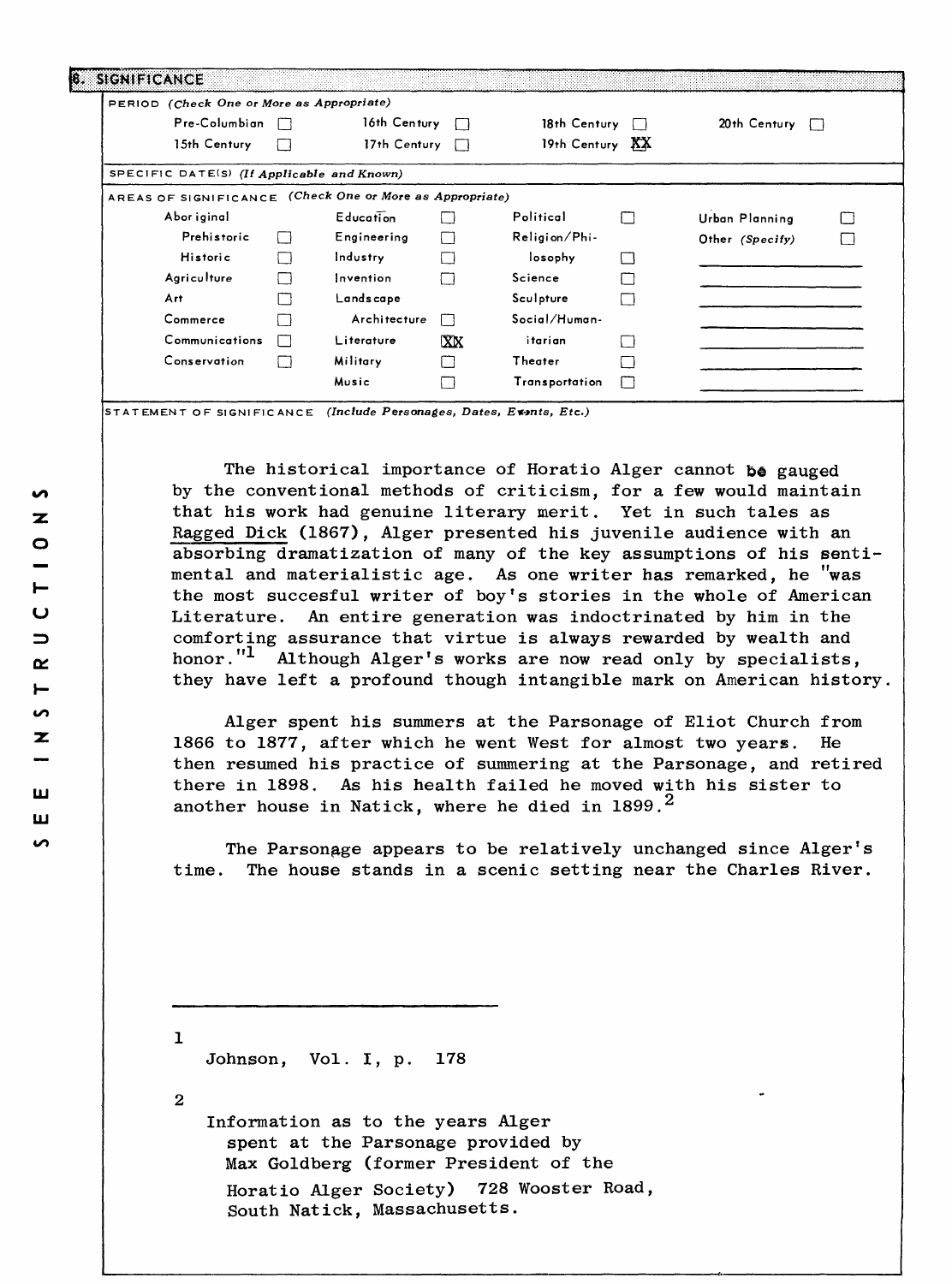|                                                                           | MAJOR BIBLIOGRAPHICAL REFERENCES                                                                                                                                                                                                                                                                                                                |                                               |      |         |         |                    |                         |                                                        |                  |      |
|---------------------------------------------------------------------------|-------------------------------------------------------------------------------------------------------------------------------------------------------------------------------------------------------------------------------------------------------------------------------------------------------------------------------------------------|-----------------------------------------------|------|---------|---------|--------------------|-------------------------|--------------------------------------------------------|------------------|------|
|                                                                           | Johnson, Allen, Dictionary of American Biography, N.Y: Charles Scribner's                                                                                                                                                                                                                                                                       | Sons. 1928, Vol. I, pp. 178-179.              |      |         |         |                    |                         |                                                        |                  |      |
|                                                                           | Kunitz, Stanley J. and Howard Haycroft, N.Y: The H.W. Wilson Company,<br>1938, $pp$ , 24-25.                                                                                                                                                                                                                                                    |                                               |      |         |         |                    |                         |                                                        |                  |      |
|                                                                           | Mayes, Herbert R., Alger, 1928.                                                                                                                                                                                                                                                                                                                 |                                               |      |         |         |                    |                         |                                                        |                  |      |
|                                                                           |                                                                                                                                                                                                                                                                                                                                                 |                                               |      |         |         |                    |                         |                                                        |                  |      |
|                                                                           | 10. GEOGRAPHICAL DATA<br>LATITUDE AND LONGITUDE COORDINATES                                                                                                                                                                                                                                                                                     |                                               |      |         |         |                    |                         | LATITUDE AND LONGITUDE COORDINATES                     |                  |      |
|                                                                           | DEFINING A RECTANGLE LOCATING THE PROPERTY                                                                                                                                                                                                                                                                                                      |                                               |      | 0       |         |                    |                         | DEFINING THE CENTER POINT OF A PROPERTY                |                  |      |
| CORNER                                                                    | LATITUDE                                                                                                                                                                                                                                                                                                                                        | LONGITUDE                                     |      | R       |         | LATITUDE           |                         | OF LESS THAN ONE ACRE                                  | <b>LONGITUDE</b> |      |
|                                                                           | Degrees Minutes Seconds   Degrees Minutes Seconds                                                                                                                                                                                                                                                                                               |                                               |      |         |         |                    | Degrees Minutes Seconds | Degrees Minutes Seconds                                |                  |      |
| NW.                                                                       | ۰                                                                                                                                                                                                                                                                                                                                               | ۰<br>$\bullet$                                |      |         | o       | $\bullet$          |                         | $\circ$                                                | $\sim$           |      |
| NE.<br>SE.                                                                | $\bullet$<br>$\pmb{m}$                                                                                                                                                                                                                                                                                                                          | $\bullet$<br>۰<br>$\bullet$                   |      |         | 42      | 16                 | 15                      | 71 —                                                   | 18               | 54   |
| <b>SW</b>                                                                 | ō                                                                                                                                                                                                                                                                                                                                               | $\circ$<br>$\bullet$                          |      |         |         |                    |                         |                                                        |                  |      |
|                                                                           | LIST ALL STATES AND COUNTIES FOR PROPERTIES OVERLAPPING STATE OR COUNTY BOUNDARIES                                                                                                                                                                                                                                                              |                                               |      |         |         |                    |                         |                                                        |                  |      |
| STATE:                                                                    |                                                                                                                                                                                                                                                                                                                                                 |                                               | CODE |         | COUNTY  |                    |                         |                                                        |                  | CODE |
|                                                                           |                                                                                                                                                                                                                                                                                                                                                 |                                               |      |         |         |                    |                         |                                                        |                  |      |
| STATE:                                                                    |                                                                                                                                                                                                                                                                                                                                                 |                                               | CODE |         | COUNTY: |                    |                         |                                                        |                  | CODE |
| STATE:                                                                    |                                                                                                                                                                                                                                                                                                                                                 |                                               | CODE | COUNTY: |         |                    |                         |                                                        | CODE             |      |
| STATE:                                                                    |                                                                                                                                                                                                                                                                                                                                                 |                                               |      |         |         |                    |                         |                                                        |                  |      |
|                                                                           |                                                                                                                                                                                                                                                                                                                                                 |                                               | CODE |         | COUNTY: |                    |                         |                                                        |                  | CODE |
|                                                                           | 11. FORM PREPARED BY                                                                                                                                                                                                                                                                                                                            |                                               |      |         |         |                    |                         |                                                        |                  |      |
|                                                                           | NAME AND TITLE:                                                                                                                                                                                                                                                                                                                                 |                                               |      |         |         |                    |                         |                                                        |                  |      |
|                                                                           |                                                                                                                                                                                                                                                                                                                                                 | Edmund Preston, Historian                     |      |         |         |                    |                         |                                                        |                  |      |
| <b>ORGANIZATION</b>                                                       |                                                                                                                                                                                                                                                                                                                                                 | Division of History, Office of Archeology and |      |         |         |                    |                         | DATE                                                   |                  |      |
|                                                                           | STREET AND NUMBER:                                                                                                                                                                                                                                                                                                                              | Historic Preservation, National Park Service  |      |         |         |                    |                         |                                                        | 7/20/71          |      |
|                                                                           |                                                                                                                                                                                                                                                                                                                                                 | 801 - 19th Street N.W                         |      |         |         |                    |                         |                                                        |                  |      |
| CITY OR TOWN:                                                             |                                                                                                                                                                                                                                                                                                                                                 |                                               |      |         | STATE   |                    |                         |                                                        |                  | CODE |
|                                                                           | Washington                                                                                                                                                                                                                                                                                                                                      |                                               |      |         |         | D.C.               |                         |                                                        |                  |      |
|                                                                           | 12. STATE LIAISON OFFICER CERTIFICATION                                                                                                                                                                                                                                                                                                         |                                               |      |         |         |                    |                         | NATIONAL REGISTER VERIFICATION                         |                  |      |
|                                                                           | As the designated State Liaison Officer for the Na-<br>tional Historic Preservation Act of 1966 (Public Law<br>89-665). I hereby nominate this property for inclusion<br>in the National Register and certify that it has been<br>evaluated according to the criteria and procedures set<br>forth by the National Park Service. The recommended |                                               |      |         |         | National Register. |                         | I hereby certify that this property is included in the |                  |      |
|                                                                           | level of significance of this nomination is:<br>National $\Box$<br>State $\Box$                                                                                                                                                                                                                                                                 | Local $\Box$                                  |      |         |         |                    |                         | Chief, Office of Archeology and Historic Preservation  |                  |      |
| Name $\frac{1}{\sqrt{1-\frac{1}{2}}\left(\frac{1}{2}-\frac{1}{2}\right)}$ |                                                                                                                                                                                                                                                                                                                                                 |                                               |      |         | ATTEST: |                    |                         |                                                        |                  |      |
|                                                                           |                                                                                                                                                                                                                                                                                                                                                 |                                               |      |         |         |                    |                         | Keeper of The National Register                        |                  |      |
|                                                                           |                                                                                                                                                                                                                                                                                                                                                 |                                               |      |         | Date    |                    |                         |                                                        |                  |      |
| Date                                                                      |                                                                                                                                                                                                                                                                                                                                                 |                                               |      |         |         |                    |                         |                                                        |                  |      |

 $\vec{r}$ 

 $\blacksquare$  $\mathsf{m}$  $\overline{\phantom{0}}$  $\overline{\mathbf{z}}$  $\overline{v}$  $\rightarrow$  $\overline{\mathbf{x}}$  $\subset$  $\Omega$  $\blacksquare$  $\overline{\phantom{0}}$  $\bullet$  $\overline{\mathbf{z}}$  $\mathbf{v}$ 

 $\bullet$ 

ممرغ